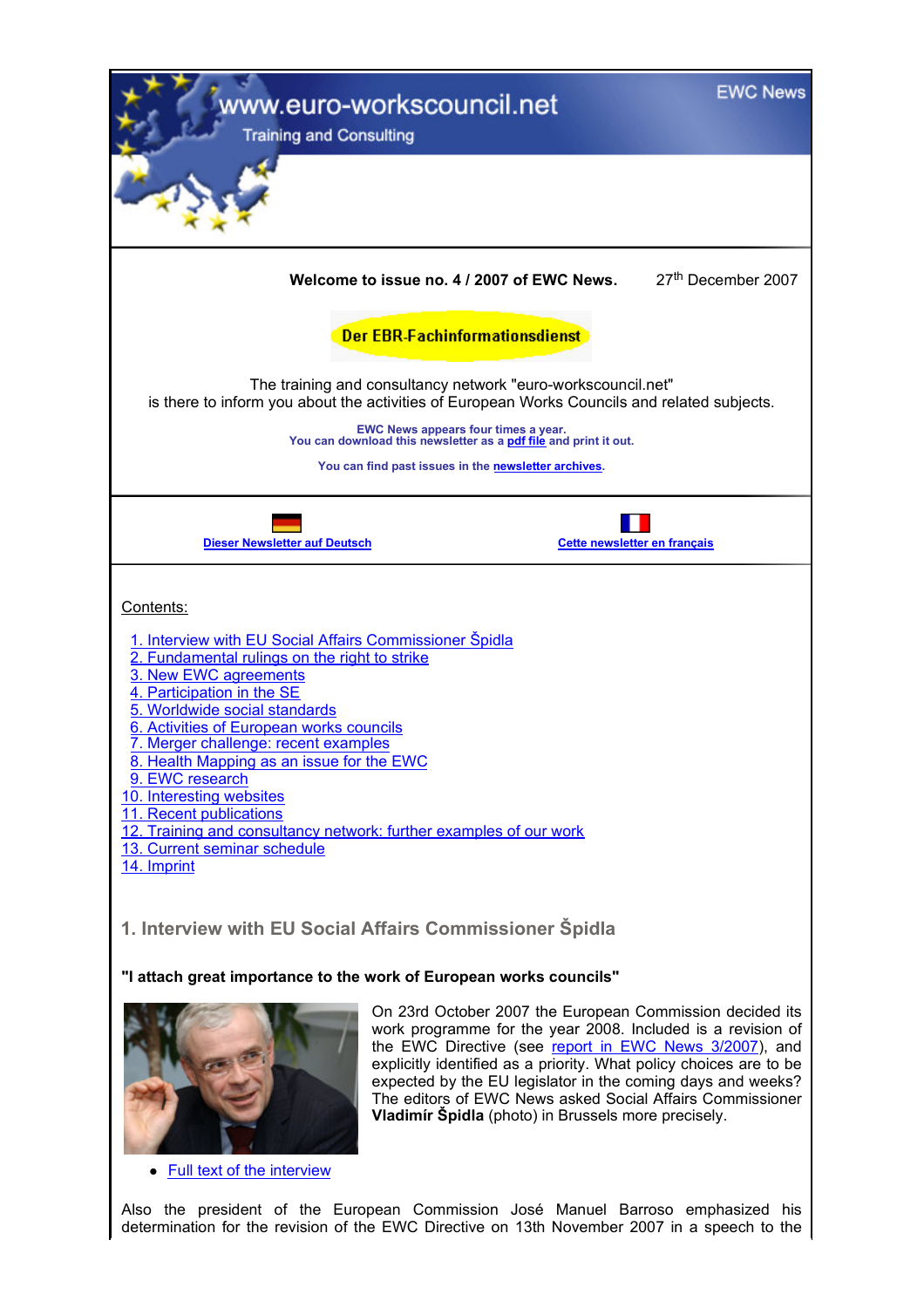European Parliament. The official text for the consultation of social partners is expected to be decided by the European Commission in mid-January 2008. The European Trade Union Confederation (ETUC) has already convened an ad hoc meeting for 17th January 2008 to discuss the new situation.

- Press statement by the ETUC of 21st November 2007
- Letter from Špidla to the ETUC of 29th November 2007

## **New EWC Directive: internal paper has been submitted to the EWC News**

As already emerged in the last few weeks, the European Commission aims to meet key demands of the unions. If the employers' federations stick to their refusal and stay away from the negotiations, the internal paper of the European Commission will be regarded as rough draft of the text of the new EWC Directive. The following items are included:

- Strengthening of the information and consultation rights of the EWC, particularly in the context of corporate restructuring, and better remedies in court
- Incentives to promote Europe-wide agreements between EWC and central management on the social consequences of restructuring (compensation agreements)
- Allocation of additional work opportunities, for example by a second EWC meeting a year, the enforceable right to training, access rights for EWC members to all subsidiaries in Europe
- Rules to solve practical problems, such as in the event of mergers or the renegotiation of EWC agreements and for the initial establishment of an EWC
- Improving cooperation between national and European works councils, particularly in the event of restructuring, and clear reporting duties of the EWC members in their countries of origin.

The European Commission seems determined to put these regulations in force rapidly. It will be interesting to see whether the employers' federations maintain their denial and limit their scope by that. With the adoption of the EWC Directive in 1994 a negotiated settlement failed because of the British employers, while associations from Germany and other countries were open for a pragmatic solution with the trade unions. An EWC Directive negotiated between the social partners could, for example, provide for a joint arbitration board, which is preceded of a court action in case of disputes between EWC and central management.

- Background: The course of the revision process
- The opinion of the European Trade Union Confederation on the revision

# **Many European works councils call for the revision**

In the last few weeks, again a huge number of European works councils have written to the European Commission to emphasize the demand for a revision of the EWC Directive. Among them is the EWC of Alcatel-Lucent, which had failed in 2006 with the demand to renegotiate its EWC agreement due to the resistance of central management. Here is another example:

- Letter of the Ford EWC
- **2. Fundamental rulings on the right to strike**

In December 2007 the European Court of Justice (ECJ) in Luxembourg made two fundamental rulings within a few days which affect the right to strike in the European single market. The judges ruled on the cases Viking Line from Finland and Vaxholm from Sweden.

# **Viking Line: Judges strengthen the European social model**



On 11th December 2007, the ECJ decided that strike action to defend workers' interests is allowed even if it limits a company's right of freedom of establishment in the European single market. However, the strike may not be disproportionate and must aim at the protection of workers' rights. Ensuring a high social standard is a good of public interest and therefore the freedom of establishment of a single company has to stand back behind it.

The cause is a dispute between the Finnish shipping company **Viking Line** and the sailors union.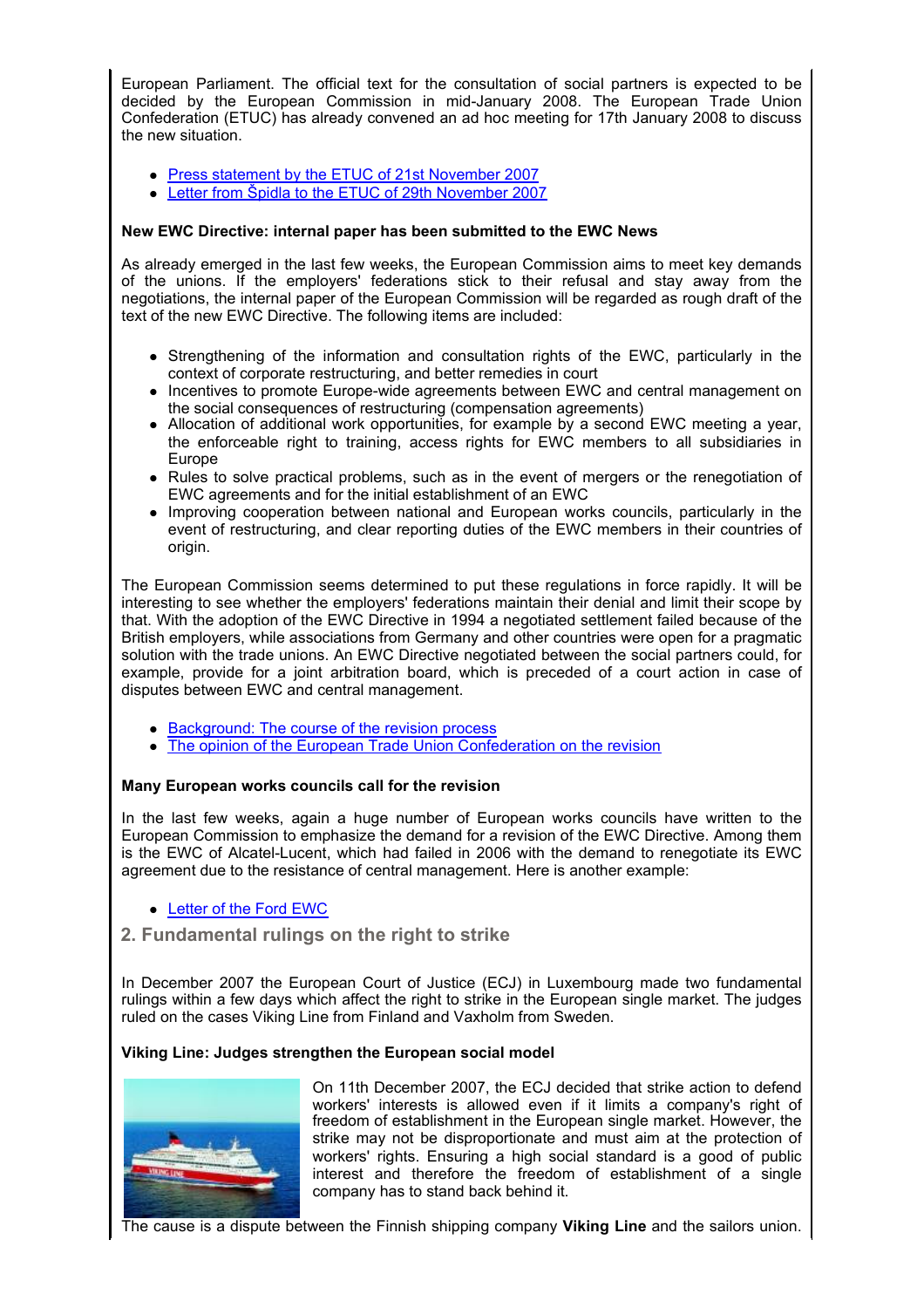In 2003, the shipping company had re-flagged a Baltic Sea ferry, that operates between Helsinki and Tallinn, to Estonia and replaced the crew by lower-paid workers. The Finnish union could prevent an escape from the existing collective agreement by the threat of industrial action and internationally coordinated boycott actions. Against that the shipping company requested for an interim injunction -- however not in a Finnish court but at the headquarters of the International Transport Workers' Federation (ITF) in London. The British judges asked the ECJ in Luxembourg for a preliminary ruling on whether the freedom of establishment or the right to strike is to be valued higher in the European single market.

This question is now decided. According to the ECJ it is up to the courts of EU member states to judge the proportionality of the strike in each case. In the case of Viking Line, they removed the responsibility from the Finnish jurisdiction and transferred it to the British courts. Whether this is advantageous for the employees' side, it remains to be seen.

The European Trade Union Confederation (ETUC) welcomed the ruling, because the right of collective action including the right to strike is given a high priority. However it has to be critized that the judges established strict criteria for cross-border activities. The ETUC will review the court's opinion exactly and examine the consequences for industrial relations.

- Full text of the judgment
- Press release of the ECJ on the judgment
- Press release of the ITF on the judgment
- Further reactions to the judgment
- Backgrounds of the Viking case

## **Vaxholm: Judges restrict the right to strike**

In the Vaxholm case the decision was quite different. On 18th December 2007, the ECJ ruled that the actions of the Swedish construction trade union against the Latvian company **Laval** were disproportionate. In 2004 Laval errected school buildings in Vaxholm near Stockholm and paid its Latvian employees the Latvian rates. Because the company refused to comply with the Swedish industry-wide collective agreement, the unions organized strikes and boycotts. The dispute was thus triggered by the Swedish Labour Court which switched to the ECJ. In a preliminary decision was to determine whether industrial action is allowed under EU law to force foreign companies to comply with Swedish collective agreements for foreign workers on Swedish soil.



This question is now decided, too. Although the judges reaffirmed the right to strike, but declared the actions against Laval as incompatible with the EU Posting Directive. The unions regard the ruling as an attack on existing collective agreements and fear reinforced wage dumping. The European Trade Union Confederation (ETUC) expects legislative changes as a result of this ruling in all EU countries that have implemented the Posting Directive.

- Full text of the judgment
- Press release of the ECJ on the judgment
- Press release of the ETUC on the judgment
- Further reactions to the judgment
- Backgrounds of the Vaxholm case

## **Study on right to strike in Europe**

In March 2007, the European Trade Union Institute in Brussels had presented a study on the right to strike in 30 countries. All EU member states plus Norway, Iceland and Croatia are shown separately. What country-specific features, what constraints should be taken into consideration? Must special conditions be met for a strike? The study answers these questions.

- Download the study on the right to strike
- **3. New EWC agreements**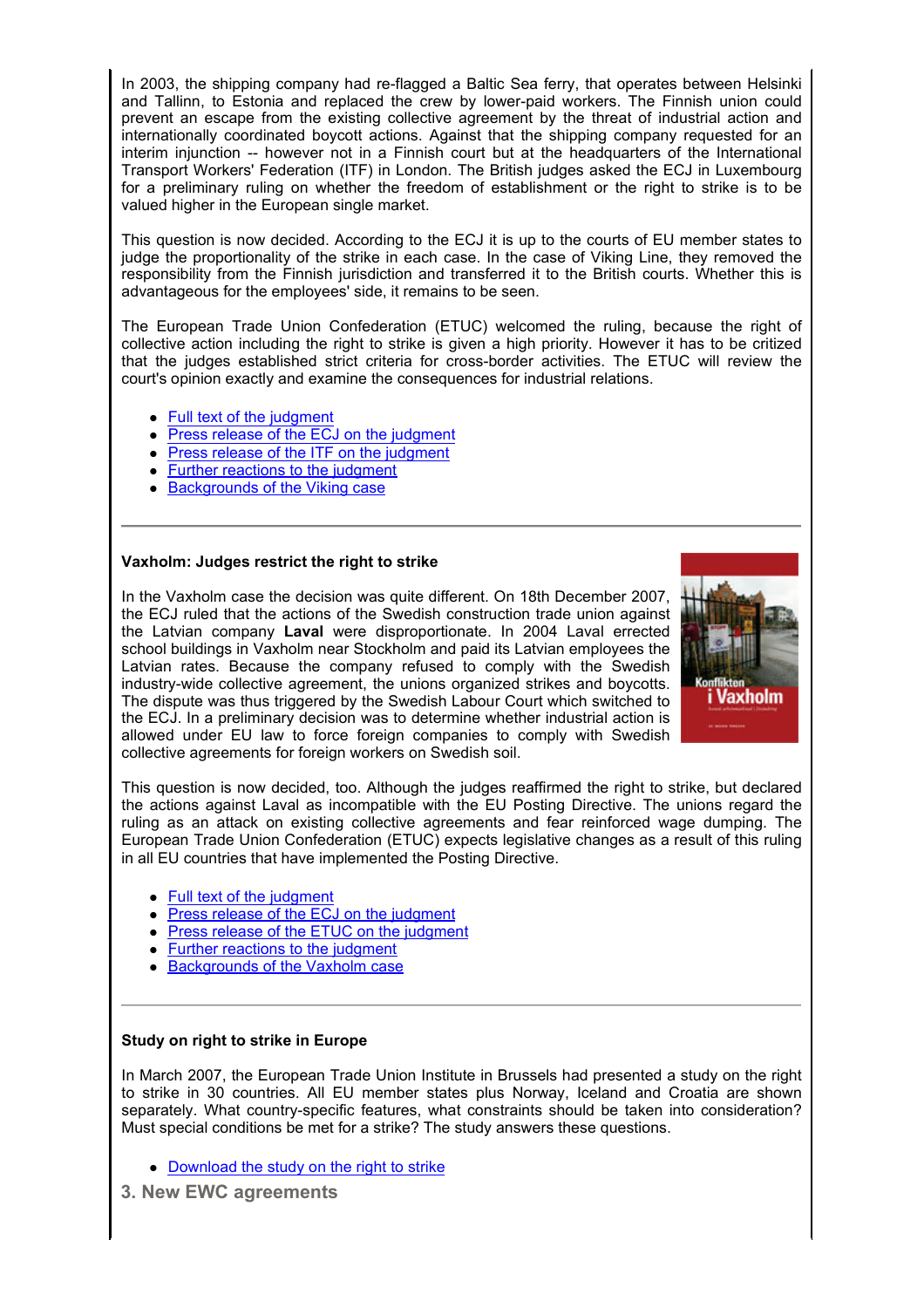# **Soon three European works councils at Tyco**



After the split of the American electrical company Tyco into three publicly traded companies, the EWC established in 2001 also had to split. In February 2007 it met the last time in old composition. Since 29th June 2007, the three divisions Tyco Healthcare, Tyco Electronics and Tyco Fire & Security and Engineered Products & Services (TFS/TEPS) has been

independent. Before the split, three new EWC agreements have been negotiated during eight months. Its content was almost unchanged, there were only a few technical modifications (e.g. the distribution of seats and the taking account of new EU member states).

All three EWC agreements are subject to British law and provide for one annual meeting under the chairmanship of the employer. The employees' side elects a steering committee consisting of three members. Tyco takes the same route with the split as American Standard, where the EWC is also separated into three different bodies (see report in EWC News 1/2007).

## **Spanish water company wants to establish an EWC**

After the takeover of the British utility Bristol Water by the Spanish group Aguas de Barcelona (Agbar), workers' representatives met on 22nd and 23rd November 2007 in the Catalan capital for the first time in order to prepare the establishment of an EWC (on the photo the Agbar Tower, headquarters of the group and new landmark of Barcelona). Not only a first draft for an EWC agreement was discussed, but also criticised the lack of a Spanish central works council. Labour law in Spain stipulates only local works councils compulsory. In Spain, there is also a significant delay in the establishment of European works councils. The following texts are available only in German:



- European works councils in Spain
- Background: Workplace representation in Spain



CPI books

## **New EWC in the printing industry**

On 13th December 2007, an EWC agreement was signed for Chevrillon Philippe Industrie (CPI) in Paris under French law. The CPI group is one of the largest book printers in Europe with approximately 4,000 employees in France, Germany, the UK, Czechia and the Netherlands and is owned by two financial

investors. The employer had sought in the two years of negotiations to implement an EWC agreement below the subsidiary requirements of the EWC Directive, which rejected the employees' side, however.

We have provided further EWC agreements on a special download page.

**4. Participation in the SE**

# **BASF sets participation standards**



On 15th November 2007 an agreement on the participation in the future European Company (SE) was concluded for the chemical group BASF in Ludwigshafen (on the beginning of the negotiations see report in EWC News 2/2007). Thus the way is free to list the SE in the Company Register in early 2008. On 5th December 2007 the supervisory board, which consists only of twelve members, was already constituted. Half of them are workers' representatives. The existing European works council since 1995 will be replaced by a SE works council composed of 23 members from twelve countries.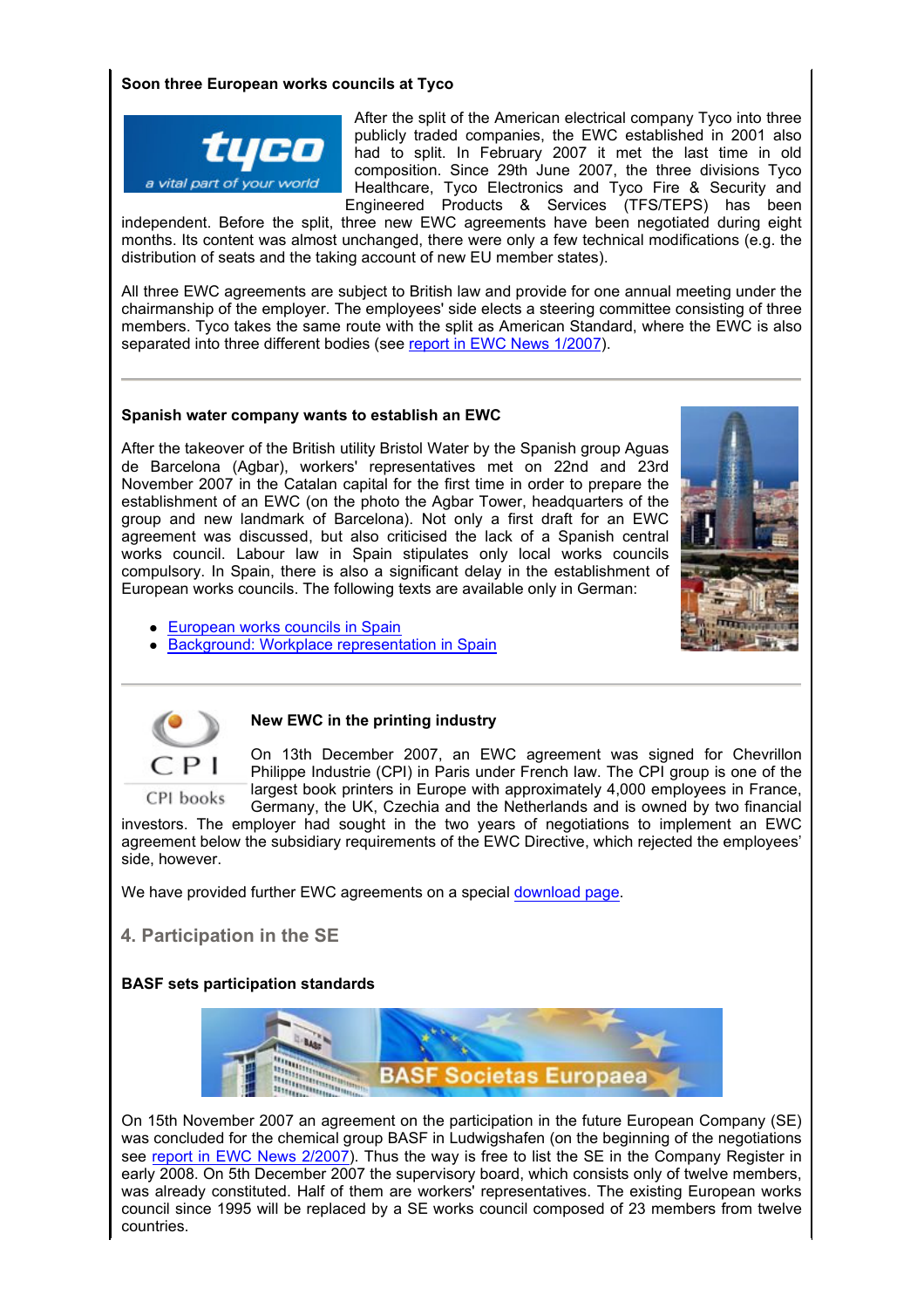- For more information about the participation agreement (in German)
- Press release of the European Trade Union Confederation

#### **Paper and plastics group as SE**

On 19th November 2007, the Surteco SE has been listed in the Company Register. The group based in Buttenwiesen near Augsburg has 14 production facilities



worldwide and supplies the furniture industry and others with paper and plastic parts. Both the structure of corporate governance (executive board and supervisory board) as well as employee participation in the supervisory board remain unchanged. Unlike a German public corporation with more than 2,000 employees, only a third of supervisory board seats will remain for employees, which represents a deterioration of German participation standards.

• Press statement by the company on the SE transformation

## **Resource companies on the way to SE**



The recycling service **Interseroh** from Cologne will convert in 2008 into a European Company (SE). The special negotiating body (SNB) meets for the constituent meeting on 8th January 2008 and will then negotiate an agreement on participation and the establishment of a SE works council. Interseroh has a total of 1,380 employees in ten EU countries, Croatia and Russia.

**Press statement by Interseroh on the SE transformation (in German)** 

In September 2008 the metal wholesaler **Klöckner** from Duisburg decided to convert into a European Company (SE). Preparations are underway for the formation of the special negotiating body (SNB), which is to negotiate an agreement on participation and establishing an SE works council for 10,000 employees in 15 countries.

- Press statement by Klöckner on the SE transformation
- For more information on the legal status of the SE (in German)
- Article in the magazine Mitbestimmung on recent SE foundations (in German)

**5. Worldwide social standards**

#### **International anti-discrimination agreement**

On 8th June 2007, an agreement to promote diversity was signed for the French food group Danone. In staff selection, attention is to be paid worldwide to different social and ethnic backgrounds, different educational paths and disabilities.



- For more information on the agreement
- Full text of the agreement



## **Trade union federation developed new IFA model**

On 16th November 2007 the Building and Wood Worker's International (BWI) presented new guidelines for the conclusion of international framework agreements (IFA) and a model text. So far there are already such IFA agreements to protect fundamental labour standards in twelve global companies of the construction and timber industry, including IKEA, Farber-Castell and Hochtief.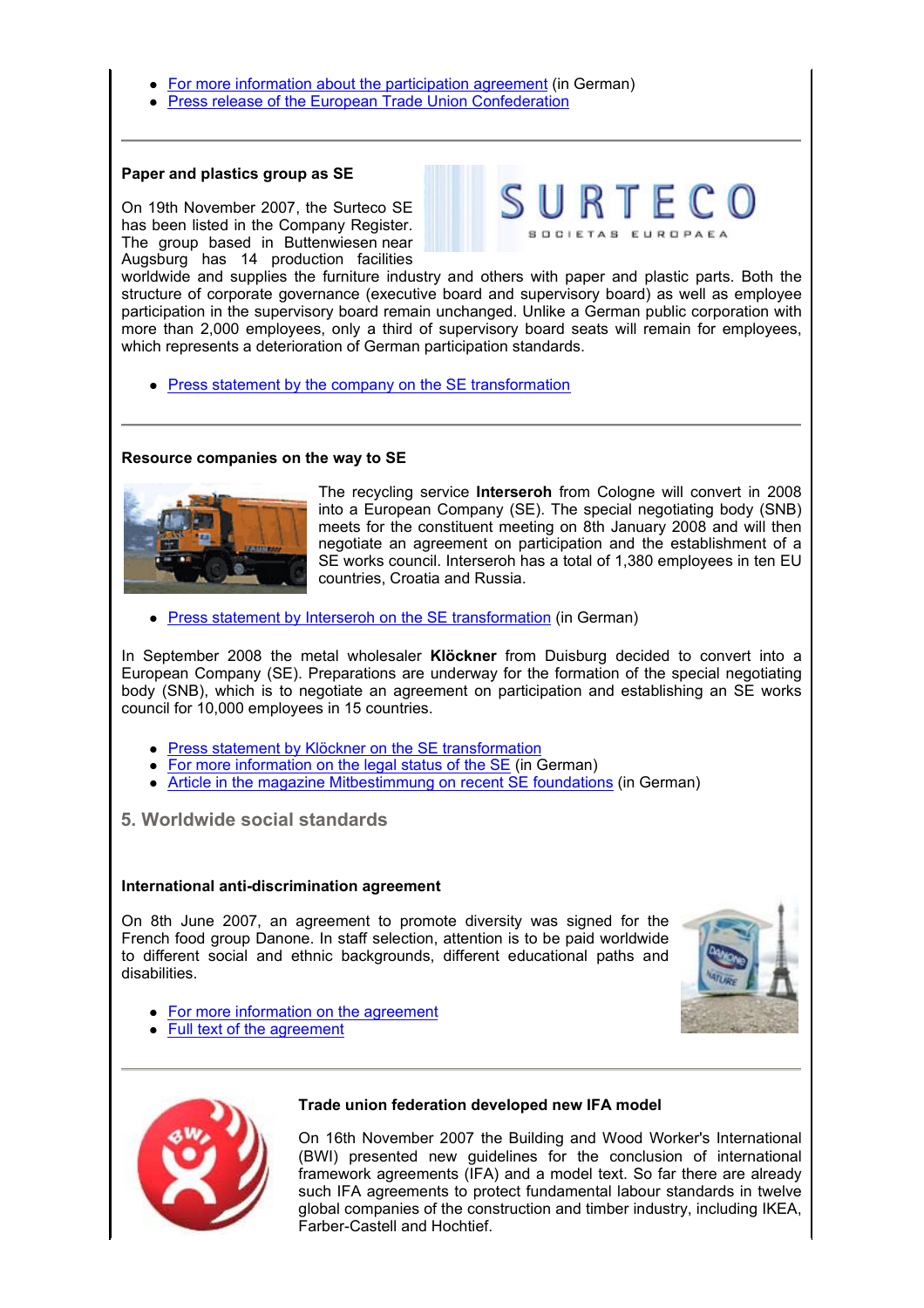- The new guidelines of international framework agreements
- The model text for an international framework agreement
- Summary of IFA agreements in the construction and timber industry

## **Telefónica renewed its framework agreement**



On 17th December 2007 telecommunications group Telefónica signed a framework agreement in Madrid ensuring worldwide social standards

and a dialogue with the trade unions in 19 countries. It is a further development of the code of conduct from 2001. Telefónica employs 220,000 people and is mainly represented in Latin America, besides its home market of Spain. There is a European works council only for the mobile phone division. It includes the offices in the UK, Ireland, Germany, Czechia and Slovakia and was formed in 2004 under British law, even before Telefónica bought the then independent company  $O_{2}$ .

- Full text of the framework agreement
- Background: international framework agreements in the services sector
- **6. Activities of European works councils**



## **EWC conference for financial services in Northern Europe**

On 21st to 23rd October 2007, employee representatives from nine countries met in Rimbo near Stockholm to discuss the revision of the EWC Directive and activities in the Baltic states and Poland. The meeting was organized by the Nordic Federation of banking, finance and insurance Unions (NFU). A comprehensive documentation of this meeting is available with us.

# **EWC regulates posting abroad**



HOTELS & RESORTS WORLDWIDE, INC.

On 27th November 2007 at its meeting in Rome, the European works council of the U.S. hotel group Starwood (Sheraton, Westin, Le Méridien, St. Regis) signed an agreement with central management on financial aid in case of posting of employees to another EU country. They receive up to one month salary as a relocation assistance and the right to return within three months to their previous job. Starwood had established a European works council according to Belgian law in 2000.

# **European day of action at Unilever**



About 700 participants from sixteen countries gathered in Rotterdam on 4th December 2007 for the European day of action. After central management's announcement to cut 20,000 jobs, protests were organized jointly by the European works council and the unions (see report in EWC News 3/2007). To date, the EWC has not been properly informed on details of the planned restructuring.

EWC demands

Press statement on the day of action

**7. Merger challenge: recent examples**

**Mega-merger collapsed in the printing industry**



On 7th November 2007 it became known that the Dutch printing group Roto Smeets de Boer wants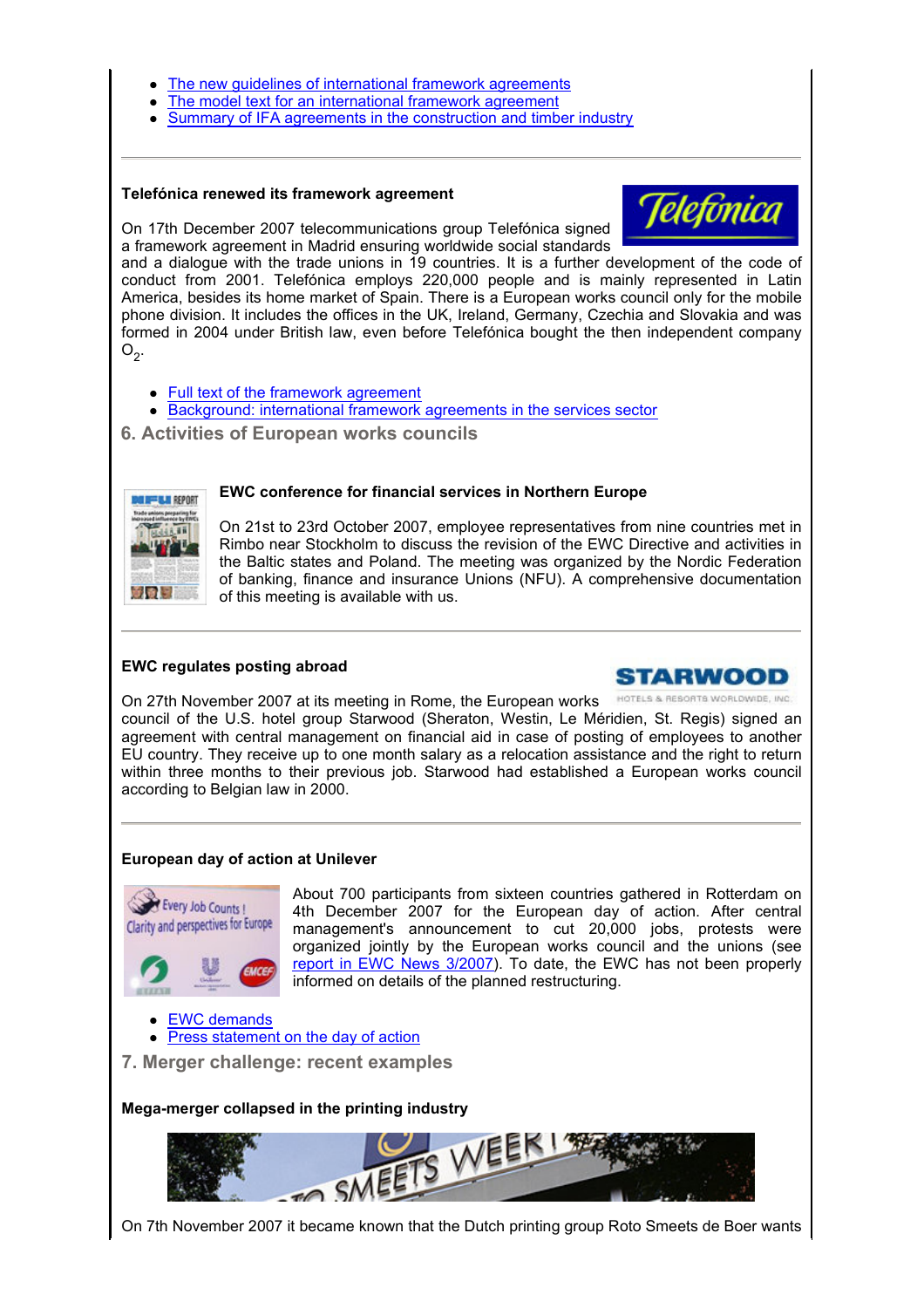to take over the European branch of the Canadian printing group Quebecor and thus become the largest European provider in the gravure and offset printing. The unions expected a massive staff reduction in the companies involved and accelerated restructuring across the industry.

On 23rd November 2007 at a special meeting in Barcelona, the EWC of Quebecor was informed on the new situation. Within two months, negotiations on the extension of the EWC agreement to the new company Roto Smeets Quebecor should begin. A meeting was scheduled in Amsterdam for 18th January 2008 in order to coordinate next steps of the employees' side. But then things turned out differently because the majority of the shareholders of Roto Smeets voted against the merger at the general meeting on 13th December 2007.

• Background to the proposed merger (in German)

## **Division sale calls EWC into action**



At a special meeting on 27th November 2007, the EWC of Rio Tinto Alcan was informed of the sale of the packaging and processing divisions. The affected 22,000 employees are to receive a job and wage guarantee - so the demand of the EWC. In another EWC meeting on 10th December 2007, local and Europe-wide protests were planned for mid January 2008. The Anglo-Australian mining group Rio Tinto took over the Canadian aluminium group Alcan recently (see report in

EWC News 2/2007) and now wants to clean up the portfolio.

## **Turkey should be integrated into the EWC**

A few days earlier, on 20th November 2007, a trade union network for the packaging division (Alcan Packaging) was founded in Istanbul. 19 workers' representatives from six countries were present, demanding the inclusion of the Turkish factory near Istanbul in the EWC. Switzerland is a non-EU country already represented in the EWC.

• Background: Industrial relations in Turkey

## **Warning against acquisition in the shipbuilding sector**

On 7th December 2007, the European Metalworkers' Federation (EMF) expressed concern about the announced acquisition of Aker Yards by the South Korean conglomerate STX. The shipyard group from Oslo employs 20,000 people in Norway, Finland, Germany (Wismar and Rostock), France, Romania and other countries. There is no European works council so far, which could be consulted in the merger case.



• Press statement by the EMF on Aker Yards

 **8. Health Mapping as an issue for the EWC**

## **Freudenberg starts exemplary project**



While many European works councils are still limited to information and consultation rights, some initiatives already go beyond the narrow legal framework. One such example is Freudenberg, a German company with 33,000 employees, manufacturing rubber and plastic products for industrial clients and consumers. In autumn 2007 the EWC initiated a European project on occupational health and safety: *Hazard analysis using a safety and health mapping*.

More than 30 employee representatives from Germany, the UK, Denmark, Sweden, Spain, France, Italy, Hungary, Austria and the Netherlands were trained to mapping coaches for their respective countries at a plenary meeting of the European works council on 5th to 7th November 2007 in Weinheim (Germany). In the second half of November 2007, a first mapping took place in Langres (France). In January 2008 events in the UK and Italy, in February 2008 in France will follow. Later mappings in the Netherlands and Austria are added. The EWC is planning an evaluation in late 2008.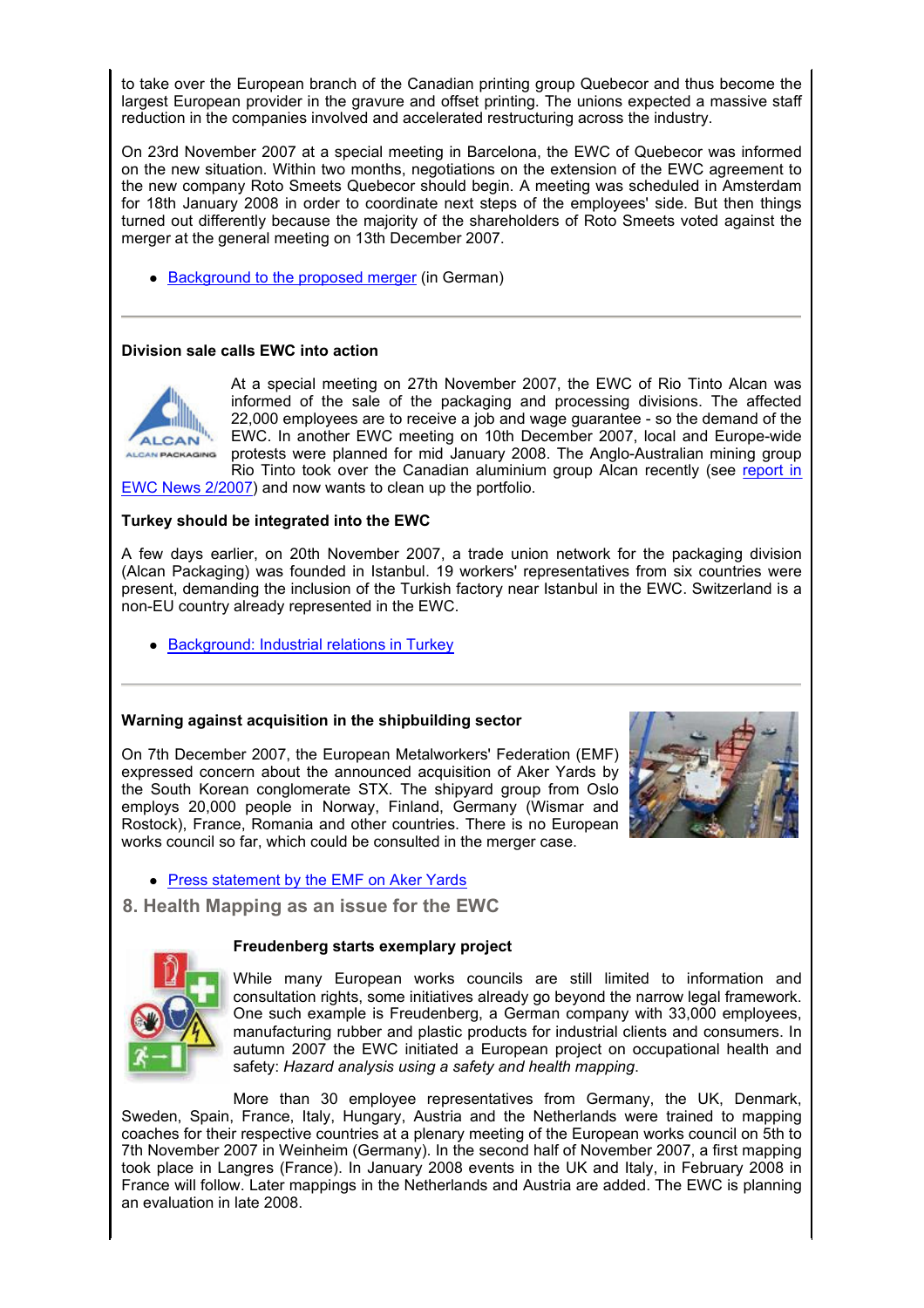The project will contribute not only to a transfer of "good practice" in occupational health and safety, but also strengthen the cooperation within the European works council significantly. In an interview the EWC chairman **Bernd Schneider** (photo) explains how the idea came about and what other European works councils can learn from it.

• Full text of the interview

Currently, the EWC is negotiating with central management a memorandum on conditions of health mapping. Important to him are the following points:

- The implementation of the mapping is done by employee representatives.
- Mapping coaches should be qualified by external consultants.
- The mapping is to meet uniform standards across Europe.

The mapping concept was developed by Dr. Heiner Köhnen and is available to other European works councils through the training and consultancy network "euro-workscouncil.net":

• Description of the mapping concept



#### **Health and safety worldwide**

The steel group ArcelorMittal goes beyond Europe. At the world conference of ArcelorMittal employee representatives of 16th to 18th September 2007 in Montreal (Canada) it has been agreed with central management to ensure a higher standard of health and safety in all 61 locations in 27 countries worldwide. For this purpose, a working group ("Task Force") composed of union representatives and safety experts from the company is formed to target individual locations in all continents in order to eliminate deficiencies.

• Press statement on the global health and safety program

## **Workplace health promotion in Europe**



Measures of workplace health promotion are also supported by the European Commission, including the project "Move Europe". Interesting is the toolbox of the European Network for Workplace Health Promotion with tools from 23 European countries in the areas of work and health.

- Further information on the "Move Europe" project
- The toolbox of the European Network for Workplace Health Promotion

**9. EWC research**

## **Why are German works councils so reluctant in the EWC establishment?**



At the Department of Sociology at the Technical University of Munich is currently under investigation as to why German companies have a higher than average delay in the establishment of European works councils. Sponsored by the Hans Böckler foundation the research project is looking into the reasons causing the German works councils and employers to refrain from the establishment of a cross-border employee representation. In percentage terms, Germany occupies in the ranking of the major industrial countries of the EU the  $MUNCHEN$  rear in the creation of European works councils.

The researchers led by Prof. Dr. Rainer Trinczek first checked the database of all recorded German companies covered by the EWC Directive and were able to update the database maintained for many years by the European Trade Union Institute in Brussels. They found for 2007 a total of 461 German companies in the scope of the EWC Directive, of which only 28% have established a European works council. For comparison: in Sweden there are already 48%, and in the UK, France, the Netherlands and Austria, about 40%. This means that Germany is twice at the

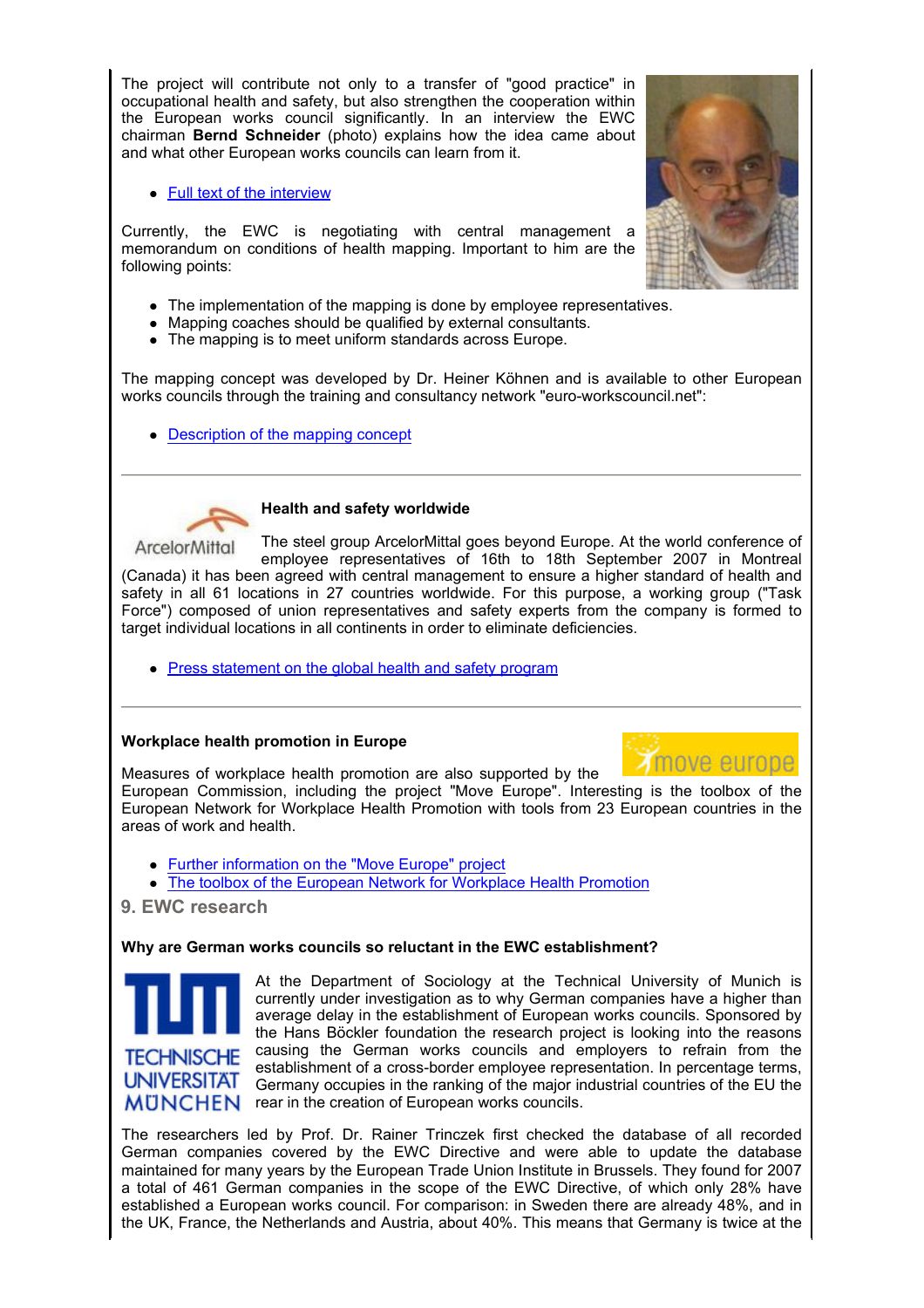top of the EU: no other country has such a large absolute number of existing European works councils, and no other country has so many not yet established European works councils.

## **The distribution by sector**

The 461 German companies in the scope of the EWC Directive are distributed as follows among the individual sectors:

- 201 companies in the metal industry
- 77 companies in the chemicals sector
- 67 wholesale and retail companies
- 37 companies in the food industry and the hospitality sector
- 33 companies in the construction industry
- 30 textile companies

The majority of European works councils already exist in the metal sector (58 German companies), there is also the greatest backlog (143 German companies). In second place follows wholesale and retail, where 49 German companies still have the EWC establishment ahead. The largest percentage residue is at "other services" and in the transport sector. The study shows across all industries: the larger the company, the higher the probability that there is an EWC. Only in the service sector there are companies with more than 10,000 employees without European works council.

## **Reasons for scepticism about European works councils**

The Munich researchers can find some reasons that may play a role for scepticism of works councils and managers in German companies:



- Lack of knowledge among the German works councils on the subject of EWC
- Lack of need for an EWC, because all information is already available to the German works councils through the existing participation structures
- Opposition among German employers because of high costs and the threat of pan-European solidarity of the employee representatives
- Opposition among German works councils since their good connections to the management in Germany could be affected by foreign employee representatives
- Opposition among Anglo-Saxon managers towards participation and works councils

The research project will run over two years, so final results are not expected before late 2008. More information is available on the following websites:

- Details of the research project
- First interim results from the research project
- Statistics of the European Trade Union Institute
- **10. Interesting websites**

# **EU legislation in the labour and social law**



On this informative website in eleven languages, explanations of the main acts of the European Union can be found. The texts are suitable for short and quick introduction to all areas of EU legislation. In a special chapter on social dialogue and employee representation there are acts on parentel leave, part-time work or temporary contracts as well as the most important Directives on participation.

- Summary of the legislation on social dialogue and employee participation
- The Directive on the European works council
- The Directive on information and consultation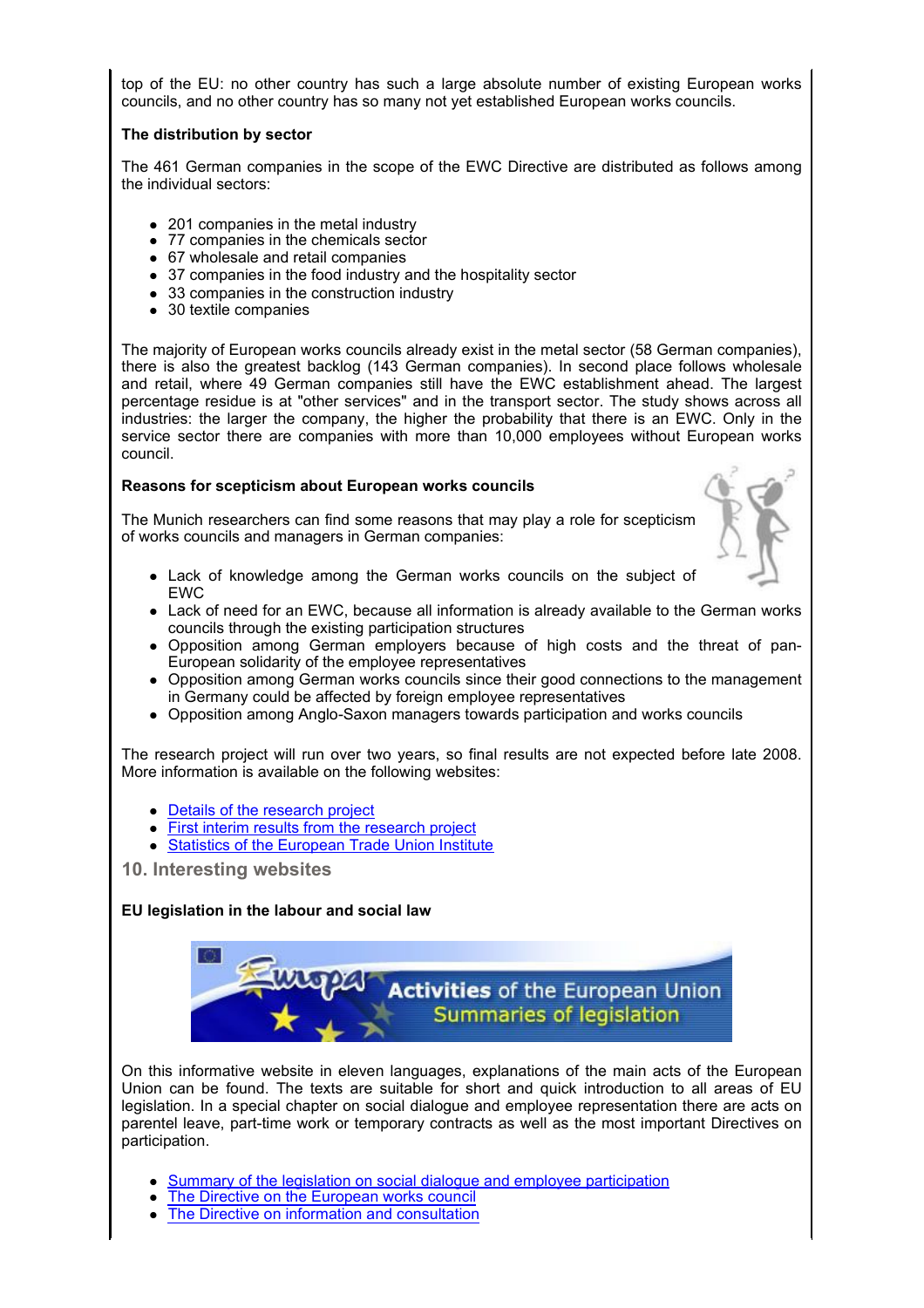

#### **EWC information from the Netherlands**

With 160 employees, the training institution FNV Formaat based in Woerden near Utrecht offers a comprehensive program of seminars and consulting services for Dutch

works councils. Also European works councils based in the Netherlands are supported by FNV Formaat, including with an EWC newsletter published several times per year in Dutch and English. FNV Formaat works with the Dutch trade union confederation FNV and is comparable with the DGB-Bildungswerk in Germany.

• The website of FNV Formaat

## **Trade union network in road freight transport**

In early 2007, a EU-funded project started to build up trade union networks in northern Europe with focus on the Baltics. Transport unions from eight countries want to support international truck drivers. A website provides information in English.



• The Internet portal of the project



## **A Belgian website shows bank sins**

The Netwerk Vlaanderen reveals on its website which of the big banks operating in Belgium violate environmental and social standards by their investment practices in other parts of the world. The focus is on business policy of Citibank, ABN Amro, Fortis, ING, Dexia, KBC, Axa, Deutsche Bank. A study of 11th December 2007 lists human rights violations. The Netwerk Vlaanderen promotes environmentally and socially responsible approach to money.

- The website "Bank Secrets"
- The website of the Netwerk Vlaanderen
- Full text of the study on human rights violations

We have compiled many other interesting links in a link collection.

# **11. Recent publications**

| 25<br>u. |                                                                                                                                                         |
|----------|---------------------------------------------------------------------------------------------------------------------------------------------------------|
|          | TOUR, OPPORTUNITIES DETREITN WOMEN AND MON. GOOD<br>PRINCIPALES METHIN THE ELRICATEAN WORKING COUNCILS.<br>A 전기 12 박 전 전 정도 전 10 전 12 전 12 전 전 전 12 전 전 |
|          | Frankfurger Geoty Francisco<br>Adela Monatolini per constituto                                                                                          |
|          | <b>SAN ARMS</b><br>Insier (207)                                                                                                                         |
|          | articles and a complete<br>with the function expect of the European Company can<br>one is notes busine at it Constitute Soustines                       |

## **Gender equality as an EWC topic**

In October 2007, the Brussels-based Social Development Agency (SDA) presented a study on equal treatment of men and women. The authors go into the question of how to increase the presence of women in the bodies of employee representation and the role of European works councils in action on equal treatment for the workforce in Europe. To this end they present text examples in EWC and in anti-discrimination agreements, that have been concluded with the assistance of European works councils, such as in the energy company Areva.

• The study is no longer on-line, but available on request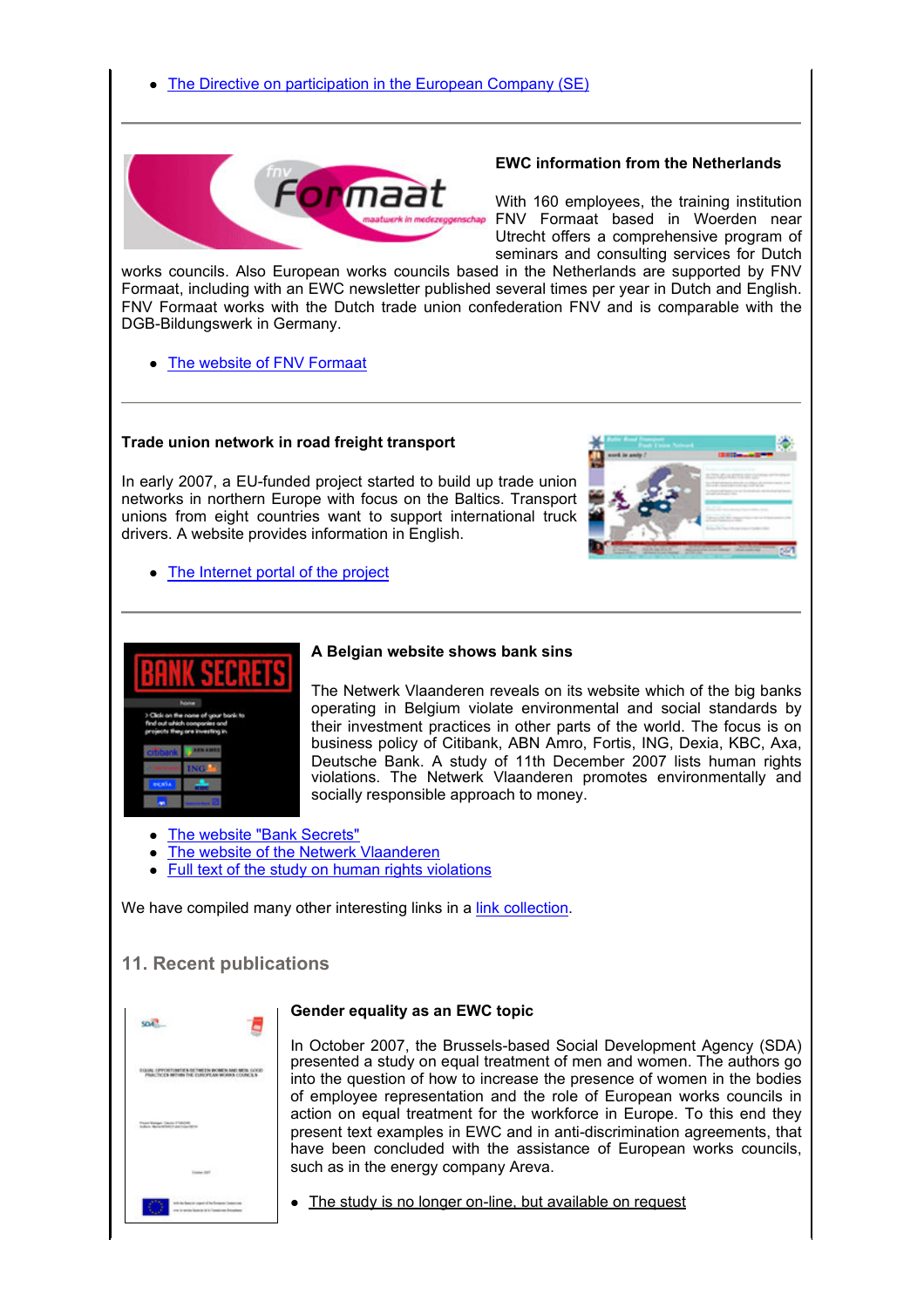Reingard Zimmer of the training and consultancy network "euro-workscouncil.net" had published in July 2007 an article on this topic in German in the magazine "Arbeitsrecht im Betrieb":

• Full text of the magazine article (in German)

## **Cross-border working in central and Eastern Europe**

On 6th December 2007 the Chamber of Labour Vienna publised a booklet that gives a summary of the rights and obligations of employees in the countries of Hungary, Czechia, Slovakia, Poland, Slovenia and Croatia. On 164 pages the tax legislation and social security system in addition to labour law of each country is being presented. Austria is seen as a bridge between Western and Eastern Europe and has particularly strong contacts in the new and future EU member states. The following documents are only available in German:

- Download of the booklet
- **Background: EU enlargement and European works councils**



## **Action plan of the European Trade Union Confederation**

On 7th December 2007 the European Trade Union Confederation (ETUC) in Brussels presented a booklet describing its strategy and action plan for the years 2007 to 2011. The action plan was adopted in May 2007 at the congress in Seville. The priorities are described on 156 pages: from social dialogue to employment and economic policy to strengthening the social dimension of the European single market. A separate chapter deals with the work of European works councils. The booklet is available in German, English and French.

- For more information on the booklet
- Download of the booklet

## **Guide to UK Companies Act**

In October 2006 the most comprehensive reform of the corporate law in the United Kingdom for 150 years came into effect. The new Companies Act requires managements in principle to consider the impact on employees, community and environment when making decisions and to be publicly accountable about it. Aim of the guide is to increase the success of British companies in social and environmental issues. The authors point to a number of ways to help the new law becoming a success through the use of shareholder rights, political campaigns and legal action.



GRENZÜBERSCHREITENDES ARBEITEN

**A** TPA Horward

- Download of the quide
- Full text of the Act
- Detailed background information about the Act

**12. Training and consultancy network "euro-workscouncil.net": further examples of our work**

**Cross-sector EWC seminar in Hamburg**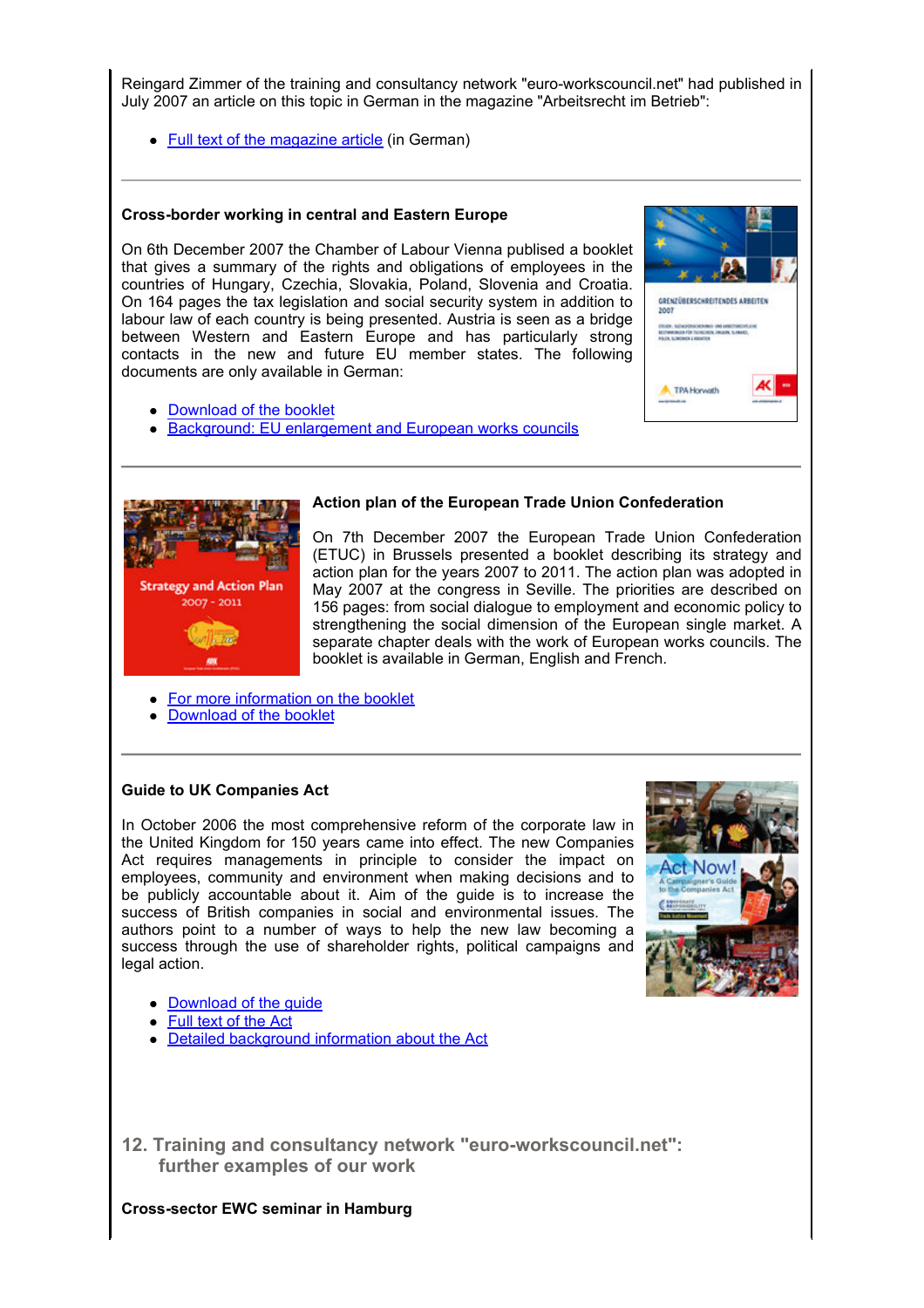

Works council members from various economic sectors met from 4th to 9th November 2007 to exchange views on the negotiation of EWC agreements and the strategic development of their European works council. Run by the Institute for the further education of works councils (ifb) and co-shaped by the training and consultancy network "euro-workscouncil.net" a dialogue across industries could be conducted in Hamburg. Works councils from companies in the pharmaceutical and electronics industries, food processing, water treatment, market research, wholesaling, the petroleum industry as well as software providers, banks and

automotive suppliers were present. To meet the growing demand for such cross-industry EWC events, a completely new and expanded seminar series has been designed for the year 2008 (see report in EWC News 3/2007).

## **Austrian holding company will start EWC negotiations**

# frauenthal

Negotiations on the establishment of a European works council in the Frauenthal group will begin in January 2008. The group is run from

Vienna and consists of eleven production facilities with approximately 3,000 employees in Austria, Germany, France, Portugal, Romania, Slovenia and Poland. The focus is in the manufacturing of components for commercial vehicles (springs, handlebars, catalysts) and in the plumbing and heating technology. With the help of the training and consultancy network "euro-workscouncil.net" first key issues were discussed from 14th to 16th November 2007 in Kassel for the upcoming negotiations. An important point is the adequate representation of all businesses in the future EWC.

## **Employee participation in port logistics**



From 19th to 24th November 2007 the final conference of the LINKS project was held in the northern Italian port city of Livorno with technical support of the training and consultancy network "euro-workscouncil.net". About 50 participants from seven countries discussed the establishment of European works councils in an industry that has significant growth rates and is undoubtedly one of the winners of globalization. A similar workshop was held in May 2007 in Constanta on the Black Sea (see report in EWC News 2/2007). So far, there is only a single EWC in the

whole container handling for the company Dubai Ports World (see report in EWC News 3/2007).

## **Legal personality of European works councils**

On 5th December 2007 the legal situation of British EWCs was discussed at the headquarters of the British TUC in London (photo). After a dispute in the ferry company P & O in 2002, whose backgrounds are currently being analyzed by the training and consultancy network "euro-workscouncil.net", there were no more court proceedings of a European works council on British soil. The unresolved question of the legal status of EWCs and significant financial risks have deterred the British trade unions since, said the EWC coordinator of the



TUC, Sean Bamford (see interview in EWC News 3/2005). The completion of the report is planned for early 2008.

- Country comparison on the legal foundations of the EWC work
- Country comparison on the legal personality of an EWC
- Background: European works councils in the United Kingdom (in German)
- Magazine article: Employee representation at British workplaces (in German)

**Restructuring in the rubber and plastics industry**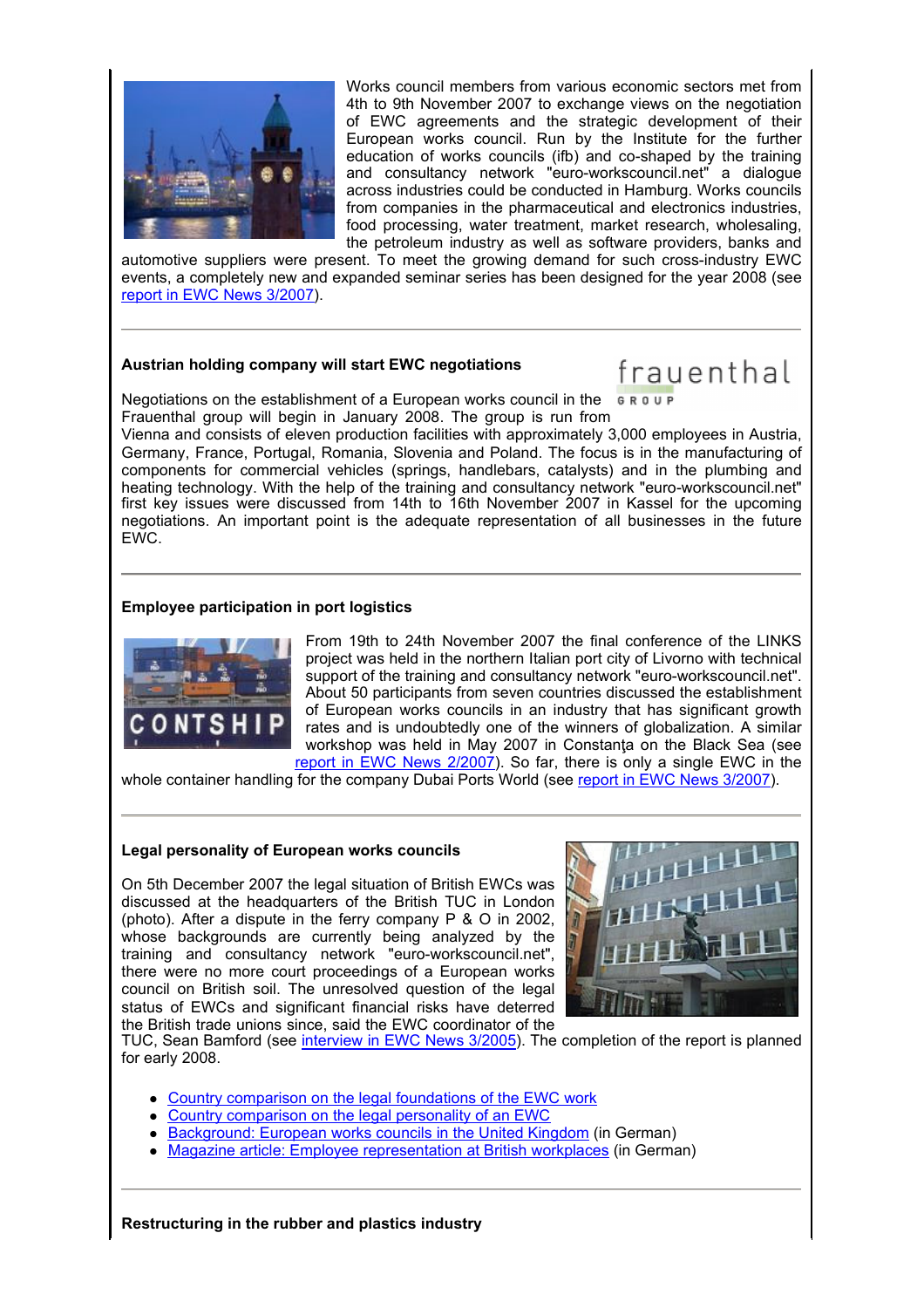

As part of an EU-funded project, managed by the research institute Cesos in Rome, the training and consultancy network "euro-workscouncil.net" is currently conducting three case studies on the practical influence of German works councils on restructuring (see report in EWC News 2/2007). To this end, the group **ContiTech** was

also selected, a high-tech division of Continental's seven business units in the rubber and plastics technology. Earlier, the packaging group Smurfit Kappa and the forklift truck manufacturer Kion already were the focus of attention. All documents will be available shortly on the website of the project.

• The website of the Cesos research project

## **New guide to the EWC foundation**

The training and consultancy network "euro-workscouncil.net" produced a guide that explains the most important aspects in the establishment of European works councils: legal issues, steps to establish an EWC, the negotiation of an EWC agreement, content of information and consultation rights, practical work in the EWC and its financial conditions. The study was supported financially by the European Commission and highlights in particular the situation in the **courier, parcel and express service sector** using the company examples DHL (Deutsche Post), FedEx, Securicor, TNT, UPS and Wincanton. It is available in English, French and German on request.



Also recommendable is a contribution in German on the same topic in the

economic lexicon for the works council, which is published by the Professors Thomas Blanke and Thomas Breisig:

• The contribution to the EWC formation in the economic lexicon

## **Articles in professional journals**

The German magazine **Personalführung** (personnel management) published two articles by Werner Altmeyer: in October 2007 on current developments in EWC consulting and in December 2007, a book review on participation in the European Company (SE). The acquisition of the Hilton hotel group by equity firm Blackstone illuminated an article in the October/November 2007 edition of the German magazine **Mitbestimmung** (codetermination).

- The contribution on current developments in the EWC consulting (in German)
- The book review on participation in the SE (in German)
- Background report on the acquisition of the Hilton hotel group

Other publications can be found on our publications page.



Informationen für Mitglieder Europäischer Betriebsräte

#### **ver.di/GPA newsletter: new issue**

On 21st December 2007, the latest edition of the German-Austrian EWC newsletter of ver.di and GPA appeared. It deals with the revision of the EWC Directive, several initiatives for the establishment of European works councils, the

work of the ver.di department for utilities and waste management companies, European connections of GPA as well as protest calls against restructuring in Volksfürsorge and Novartis. Furthermore, a national report on the UK, seminar dates, meeting reviews and literature tips are included. The newsletter is produced by the training and consultancy network "euroworkscouncil.net" and published only in German.